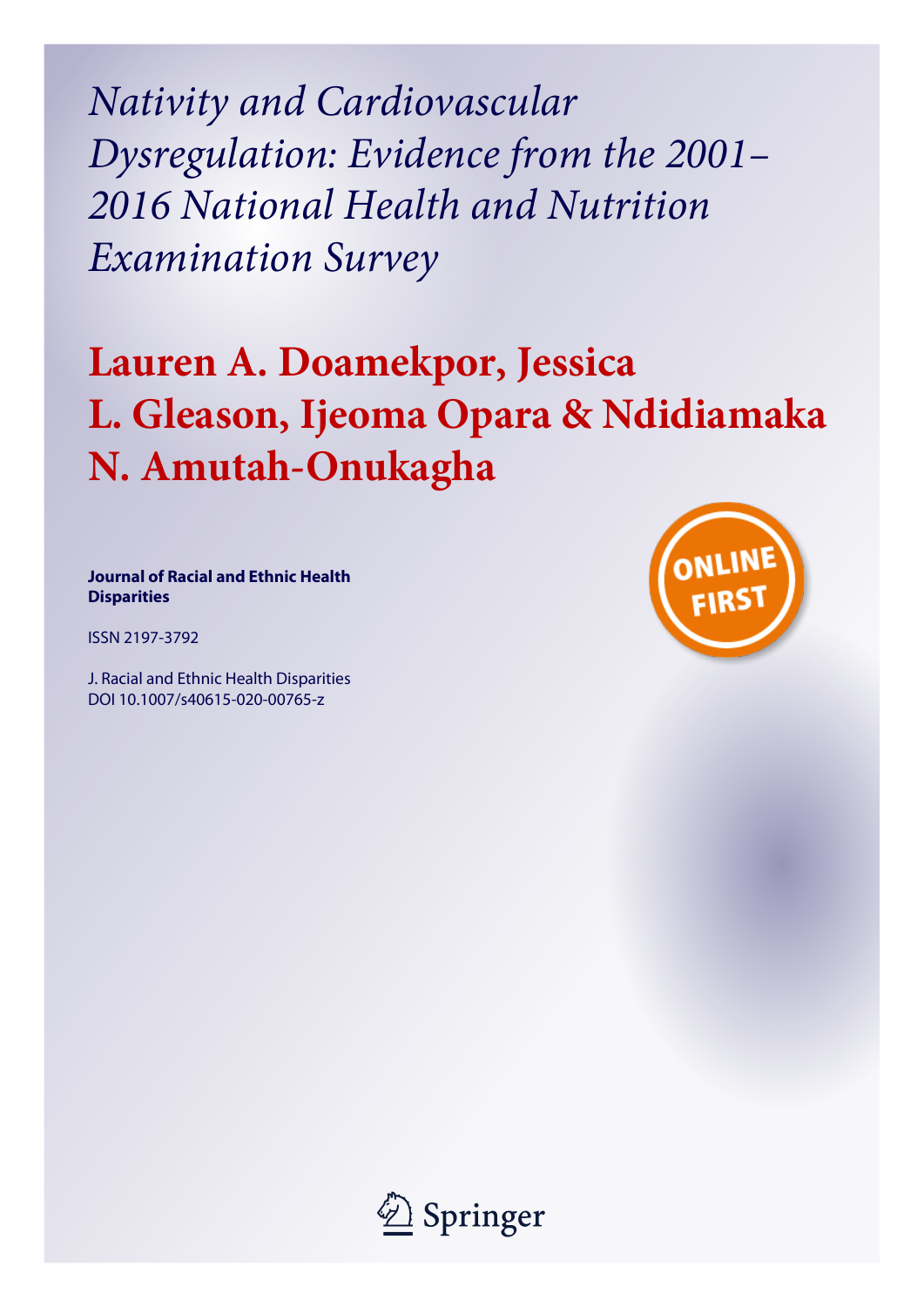**Your article is protected by copyright and all rights are held exclusively by W. Montague Cobb-NMA Health Institute. This e-offprint is for personal use only and shall not be selfarchived in electronic repositories. If you wish to self-archive your article, please use the accepted manuscript version for posting on your own website. You may further deposit the accepted manuscript version in any repository, provided it is only made publicly available 12 months after official publication or later and provided acknowledgement is given to the original source of publication and a link is inserted to the published article on Springer's website. The link must be accompanied by the following text: "The final publication is available at link.springer.com".**

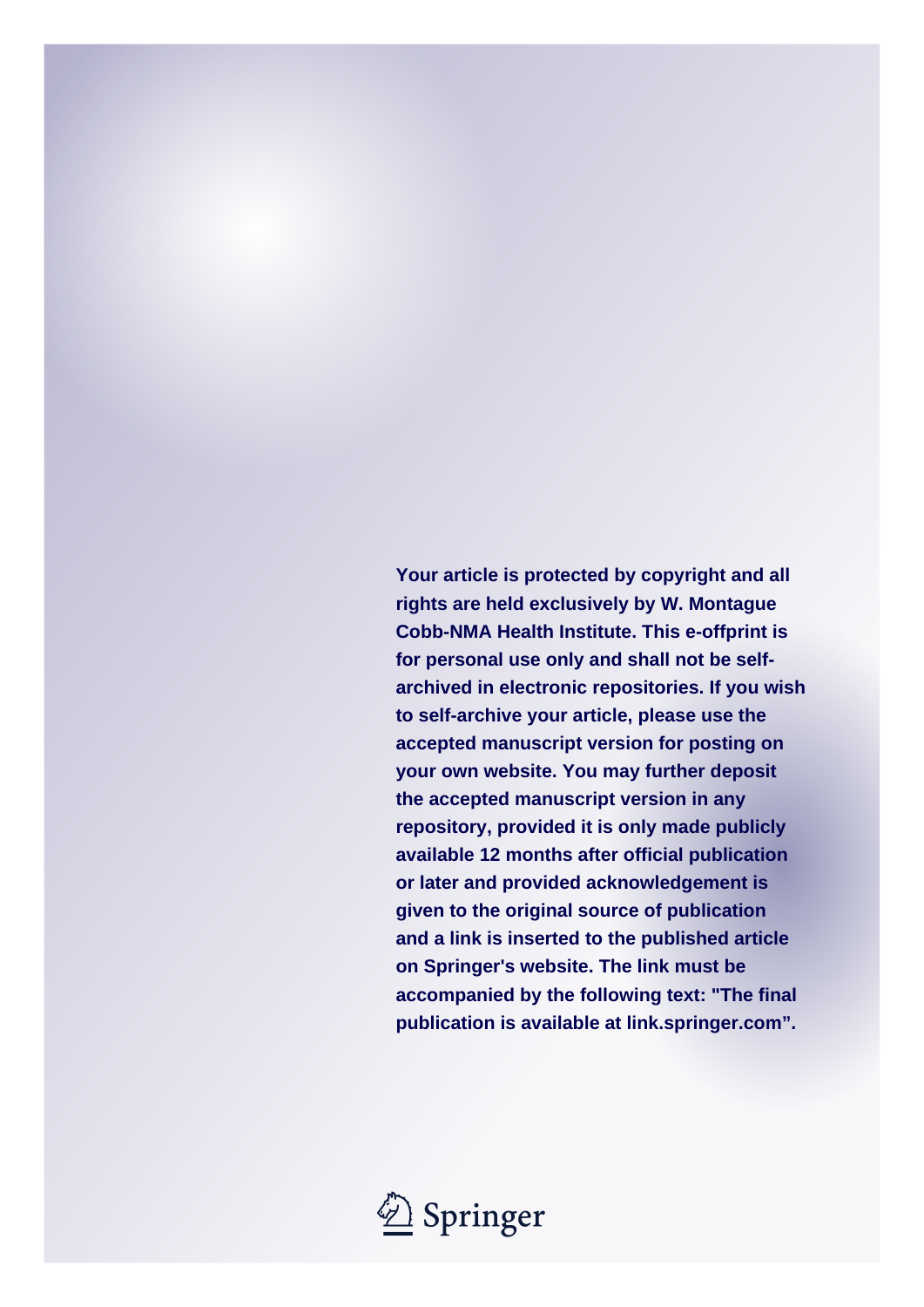### Nativity and Cardiovascular Dysregulation: Evidence from the 2001–2016 National Health and Nutrition Examination Survey



Lauren A. Doamekpor<sup>1</sup> (D · Jessica L. Gleason<sup>2</sup> · Ijeoma Opara<sup>3</sup> · Ndidiamaka N. Amutah-Onukagha<sup>4</sup>

Received: 11 November 2019 / Revised: 14 March 2020 / Accepted: 22 April 2020  $\odot$  W. Montague Cobb-NMA Health Institute 2020

### Abstract

Objectives To examine nativity-based differences in 3 cardiovascular biomarkers commonly used to assess cardiovascular dysregulation.

Methods Data was pooled from the 2001–2016 National Health and Nutrition Examination Survey to compare biomarker risk scores for the US-born ( $n = 4693$ ) and foreign-born ( $n = 2968$ ) Black adults. We used multivariable-adjusted logistic regression to assess the association between nativity and cardiovascular biomarkers, controlling for gender, age, health behaviors, and socioeconomic status.

Results In the full model, a foreign-born health advantage was not observed in all 3 cardiovascular biomarkers. In fact, foreignborn Blacks were almost twice as likely to have high mean diastolic blood pressure compared with the US-born individuals  $(OR = 1.82; 95\% CI = 1.15, 2.88)$  and had an increased risk of high 60-s pulse. Foreign-born individuals living in the USA for less than 5 years were 62% less likely to have high mean systolic blood pressure than individuals living in the USA for 20 years or more.

Conclusions The foreign-born health advantage among Blacks was not observed in the cardiovascular biomarkers under study, suggesting that the commonly cited Healthy Immigrant Effect may need to be reassessed.

Keywords Nativity · Cardiovascular risk · Biomarkers

 $\boxtimes$  Lauren A. Doamekpor [doamekpor3@gmail.com](mailto:doamekpor3@gmail.com) Jessica L. Gleason jgleason@terpmail.umd.edu Ijeoma Opara ijeoma.opara@stonybrook.edu Ndidiamaka N. Amutah-Onukagha ndidiamaka.amutah\_onukagha@tufts.edu <sup>1</sup> Guidehouse LLP, Washington, DC 20006, USA <sup>2</sup> Department of Family Science, School of Public Health, University of Maryland, College Park, MD, USA <sup>3</sup> Stony Brook University School of Social Welfare, Stony Brook, NY 11794, USA <sup>4</sup> Department of Public Health and Community Medicine, School of Medicine, Tufts University, 136 Harrison Avenue, Boston, MA 02111, USA

### Introduction

The Healthy Immigrant Effect (HIE) describes the phenomenon in which people who migrate to the United States (US) experience better health outcomes than those born in the USA. Immigrants' cardiovascular risk profile has garnered special attention as cardiovascular disease rates increase in the USA and globally. Recently, attention has shifted to the health of Black immigrants as this population has seen rapid growth, increasing by over 800,000, an 11-fold increase, between 1970 and 2000. In 2015, 2.1 million Africans lived in the USA and this rapid growth is expected to increase [[1,](#page-11-0) [2\]](#page-11-0).

Cardiovascular health disparities between all non-Hispanic Blacks and Whites in the USA have been well-documented with the general consensus that non-Hispanic Blacks bear a disproportionately higher burden of cardiovascular disease than Whites [\[3,](#page-11-0) [4\]](#page-11-0). The risk of cardiovascular disease increases as blood pressure increases and puts individuals at risk for developing hypertension and other chronic diseases that lead to negative health outcomes. Hypertension, or chronically elevated blood pressure, is a major health concern for non-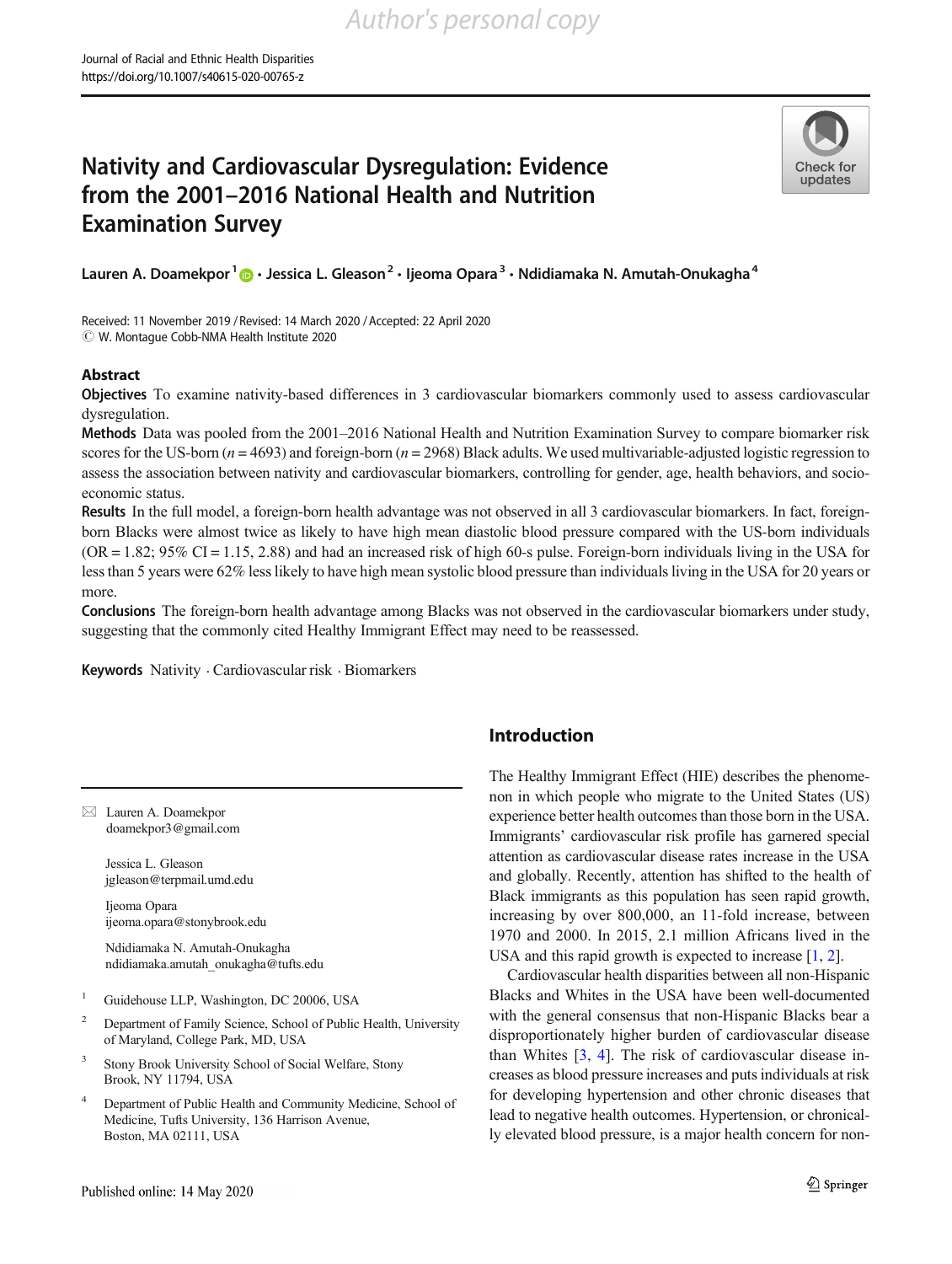Hispanic Blacks in particular, as this group has the highest rate of hypertension in the world [[5\]](#page-11-0). Studies of nativity and hypertension indicate that the US-born Blacks have a higher risk of being diagnosed with hypertension and tend to be diagnosed at younger ages compared with non-Hispanic Whites and other ethnic minority groups [\[5](#page-11-0)]. However, an important limitation of these studies is the lack of an examination of nativity-based differences that consider the heterogeneity within the US Black population. An examination of these differences can provide valuable evidence to better understand disparities in this area.

Past views on the cardiovascular health of foreign-born Blacks were that only after living in the USA did they acquire high blood pressure, hypertension, and cardiovascular disease [\[6](#page-11-0)]. However, the prevalence of cardiovascular disease is on the rise on the African continent and other Black-majority nations [\[7](#page-11-0)–[9\]](#page-11-0), leading to a significant number of immigrants arriving to the USA with already compromised cardiovascular systems and disease. In many African countries, cardiovascular disease is the leading cause of death [\[6](#page-11-0), [7](#page-11-0)], and the prevalence of risk factors for cardiovascular disease such as the diagnoses of diabetes and hypertension is also increasing in many African developing areas [\[10\]](#page-11-0). Hypertension is seen as the most common underlying risk factor for cardiovascular disease in Africa [[11](#page-11-0)]. In 2025, adults living with hypertension are expected to increase by 60%, equating to approximately 1.56 billion total individuals that will be burdened by the disease [[12](#page-11-0)].

Elevated levels of diastolic and systolic blood pressure (DBP) (SBP) are both indicators of hypertension and predictors of cardiovascular disease [\[13](#page-11-0)]. Emerging evidence has shown that the variability of SBP has the potential to affect estimation of an individual's 10-year cardiovascular disease risk with increases in SBP nearly doubling the overall risk of stroke and coronary heart disease mortality [[14,](#page-11-0) [15](#page-11-0)]. Of these two indicators, SBP is often considered the more clinically relevant marker as a strong predictor of cardiovascular disease among hypertensives. However, DBP is a stronger predictor of cardiovascular morbidity among individuals under the age of 50 [[16](#page-11-0)]. Thus, DBP may be an equally important and often overlooked indicator of differences in cardiovascular morbidity risk between foreign-born Blacks and the US-born Blacks although few studies have explored this association [\[17\]](#page-11-0). One study found that SBP levels are higher in the US-born Blacks compared with foreign-born Blacks from sub-Saharan Africa, but to our knowledge, there are no studies exploring nativity differences in DBP [\[18](#page-11-0)].

In comparing foreign-born with the US-born Blacks, O'Connor et al., found that foreign-born Blacks had higher fasting glucose, a higher prevalence of hypertension, and greater visceral adiposity, all of which increased their cardiometabolic risk [\[6](#page-11-0)]. Other studies have found that African immigrants had higher rates of hypertension than African

Americans [[19](#page-11-0)–[21\]](#page-12-0). Alternatively, a recent study found that foreign-born Blacks were close to 40% less likely to have hypertension than their US-born counterparts [[17\]](#page-11-0).

Studies examining the HIE provide insight into potential protective factors from the risk of cardiovascular disease. Foreign-born Blacks are more likely to have a higher SES and higher education level upon arrival, thus providing them with access to quality healthcare that might help to mitigate health risks [\[22\]](#page-12-0). When the foreign-born Black group is disaggregated, research shows that Caribbean-born Blacks have significantly lower rates of cardiovascular death and better health outcomes than the US-born Blacks [[22\]](#page-12-0). However, when compared with West African-born Blacks, Caribbeanborn Blacks had higher average systolic and diastolic blood pressures and had a higher prevalence of hypertension [\[23](#page-12-0)].

Given these inconsistent findings, it is important to understand how nativity might impact cardiovascular risk by examining the individual components of hypertension; SBP, DBP, and 60-s pulse. While hypertension is a composite measure of SBP and DBP, our study examines these components separately to determine what may drive differences in these biomarkers, and how sociodemographic variables influence associations between nativity and individual biomarkers. Several large epidemiological studies, such as the Framingham Heart Study, have suggested that SBP and pulse may have more influence on blood pressure than DBP [[24](#page-12-0)]. To our knowledge, no other study has examined nativity-based differences in individual cardiovascular biomarkers. The objective of the current study is to examine the nativity-based differences in cardiovascular biomarkers and assess the sociodemographic variables that may influence these factors. We also examine how the sociodemographic variables under study work differently in the US-born and foreign-born populations.

### Methods

We pooled data from the 2001–2016 National Health and Nutrition Examination Survey (NHANES) to create the analytical sample. NHANES uses a stratified, multistage probability sample to provide national estimates of the nutritional status and health for the civilian, noninstitutionalized population of the USA [[25](#page-12-0)]. Pregnant women were excluded from the analysis and the sample included respondents above the age of 20 years who were medically examined and had laboratory tests. The analytical sample included 4693 US-born Blacks and 2968 foreign-born Blacks. We analyzed data using SAS 9.3 [\[26\]](#page-12-0). We weighted descriptive statistics and logistic regressions using the mobile examination centers survey weight provided by NHANES and utilized survey commands to account for the complex sampling design of the data.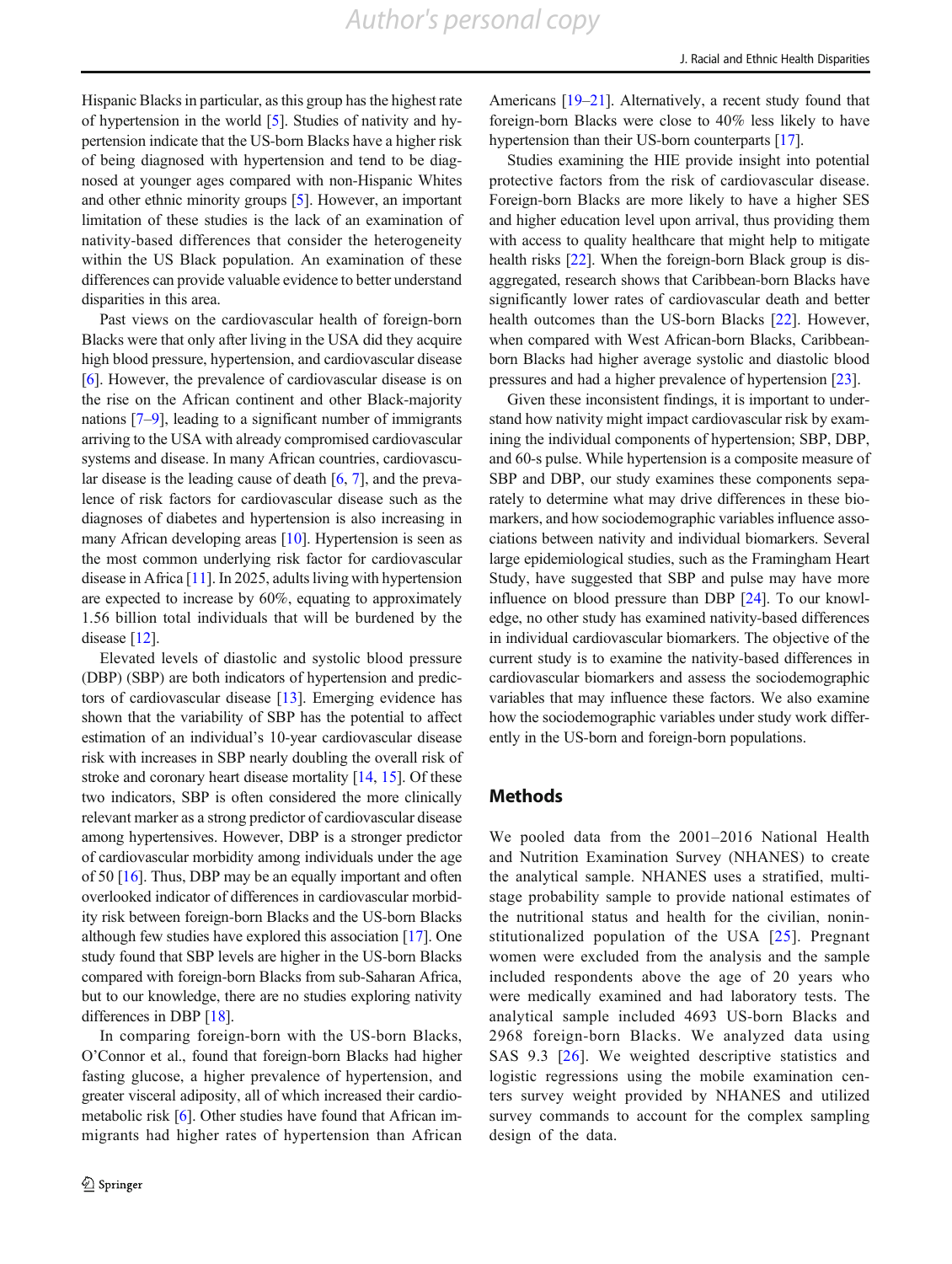<span id="page-4-0"></span>Dependent Variables Systolic blood pressure, diastolic blood pressure, and 60-s pulse were measured by trained medical personnel. DBP and SBP were calculated by taking the average of two readings. We dichotomized each biomarker, using the 75th percentile to categorize respondents at greater risk of developing disease relative to the rest of the sample. Respondents with a reading at or above the 75th percentile were considered "high" risk (score  $= 1$ ), with measures below the 75th percentile considered "low" risk (score  $= 0$ ) for each biomarker. Individuals who reported taking medication for hypertension were coded in the high risk category when scoring blood pressure [[27,](#page-12-0) [28](#page-12-0)].

#### Measures

Nativity was measured as a dichotomous variable indicating whether an individual was born outside or in the

USA  $(1 = \text{foreign-born}; 0 = \text{US-born})$ . NHANES defines length of time in the USA in years as a variable with 9 categories, which we recoded into three categories  $(1 = \leq$ 5 years;  $2 = 5-19$  years,  $3 = 20$  years), consistent with other studies on immigrant health. Age was measured as a continuous variable defined as participants' age in years at the time of the screening interview. Gender was based on self-reported information on whether a respondent was male or female  $(1 = \text{woman}; 0 = \text{man})$ . We defined education as a 4-level categorical variable  $(1 = <$ high school;  $2 =$  high school diploma or general equivalency diploma; 3 = > high school diploma, some college, or an associate's degree;  $4 = >$  college degree). NHANES defines the poverty income ratio (PIR) as a ratio of family income to the federal poverty level based on family size in a calendar year with values ranging from 0 to 5. A PIR value of 1 is 100% of the federal poverty level, a

Table 1 Weighted descriptive statistics for US-born Blacks and foreign-born Blacks by nativity: National Health and Nutrition Examination Survey, United States, 2001–2016

| Characteristic                                                         | All $(n^a=7661)$<br>$\%$ | Foreign-born $(n^a=2968)$<br>$\%$ | US-born $(n^a=4693)$<br>$\%$ | $\overline{P}$ |
|------------------------------------------------------------------------|--------------------------|-----------------------------------|------------------------------|----------------|
| Systolic blood pressure, mean (SD) <sup>b</sup>                        | 126.06 (0.32)            | 126.41(0.53)                      | 125.92 (0.42)                | 0.816          |
| Diastolic blood pressure, mean (SD) <sup>b</sup>                       | 72.18 (0.26)             | 71.27 (0.42)                      | 72.50 (0.29)                 | 0.011          |
| 60-s pulse, mean (SD)                                                  | 72.48 (0.21)             | 72.11 (0.37)                      | 72.78 (0.24)                 | 0.065          |
| Age, mean (SD)                                                         | 44.1 (0.29)              | 44.2 (0.53)                       | 44.0 (0.34)                  | 0.778          |
| Gender                                                                 |                          |                                   |                              |                |
| Male<br>Female                                                         | 51.48<br>48.52           | 53.47<br>46.53                    | 49.85<br>50.15               | 0.001          |
| Length of US residence $(years)^c$                                     |                          |                                   |                              |                |
| < 5<br>$5 - 19$                                                        | <b>NA</b><br>NA          | 24.14<br>37.77                    | <b>NA</b><br><b>NA</b>       |                |
| $20 +$                                                                 | NA                       | 38.09                             | <b>NA</b>                    |                |
| Cigarette smoking status                                               |                          |                                   |                              |                |
| Current non-smoker<br>Current smoker                                   | 30.78<br>69.22           | 69.55<br>30.45                    | 68.24<br>31.76               | 0.380          |
| Marital status                                                         |                          |                                   |                              |                |
| Unmarried<br>Married/living with partner<br>Divorced/separated/widowed | 33.07<br>44.04<br>22.89  | 37.29<br>41.45<br>21.26           | 30.77<br>45.35<br>23.88      | < .0001        |
| Poverty income ratio                                                   |                          |                                   |                              |                |
| <300% Federal poverty level<br>$\geq$ 300% Federal poverty level       | 63.39<br>31.61           | 70.57<br>29.43                    | 67.42<br>32.58               | 0.200          |
| Education                                                              |                          |                                   |                              |                |
| Less than high school/no diploma<br>High school diploma                | 33.77<br>19.07           | 20.08<br>26.57                    | 27.45<br>26.08               | < .0001        |
| Some college or AA                                                     | 24.71                    | 35.33                             | 32                           |                |
| College graduate or above                                              | 22.45                    | 18.02                             | 14.47                        |                |

NA = Not Applicable

a Refers to unweighted totals

<sup>b</sup> Normal systolic blood pressure is < 120 and normal diastolic blood pressure is < 80, per American Heart Association Guidelines

<sup>c</sup> Length of US residence only applies to foreign-born respondents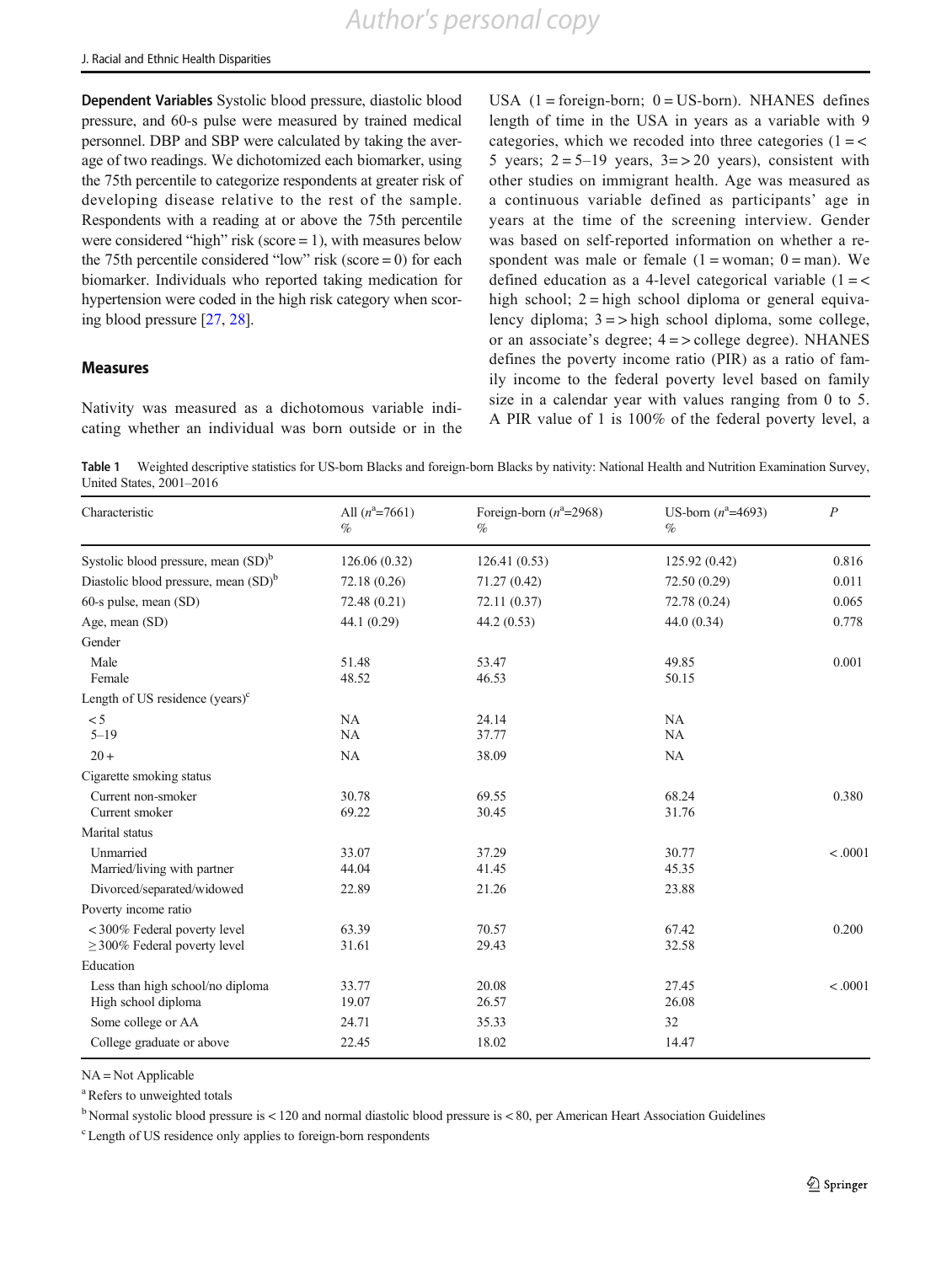<span id="page-5-0"></span>

|                                                                                                 | Model 1 OR (95% CI)               |                                                             |                      | Model 2 OR (95% CI)                                 |                                                                                 |                                                     |
|-------------------------------------------------------------------------------------------------|-----------------------------------|-------------------------------------------------------------|----------------------|-----------------------------------------------------|---------------------------------------------------------------------------------|-----------------------------------------------------|
|                                                                                                 | $\overline{\mathsf{A}}$ ll        | Foreign                                                     | SQ                   | $\overline{\mathsf{A}}$ ll                          | Foreign                                                                         | SU                                                  |
| Time in the USA<br>Nativity                                                                     | $0.86(0.75, 0.97)$ *              |                                                             |                      | $1.52(1.01, 2.30)$ *                                |                                                                                 |                                                     |
| $5-19$ years<br>$20 + y exists$<br>$<$ 5 years<br>Age                                           |                                   | $0.38(0.20, 0.74)$ *<br>$0.21(0.09, 0.50)$ *<br>$1.0$ (ref) |                      | $1.07(1.05, 1.08)$ *                                | $0.35(0.14, 0.85)$ *<br>$1.05(1.02, 1.08)$ *<br>0.57(0.28, 1.18)<br>$1.0$ (ref) | $1.07(1.05, 1.08)$ *                                |
| Marital status<br>Female<br>Gender<br>Male                                                      |                                   |                                                             |                      | $1.12(0.74, 1.69)$ *<br>$1.0$ (ref)                 | 1.13 (0.61, 2.09)<br>$1.0$ (ref)                                                | 1.21 (0.65, 2.24)<br>$1.0$ (ref)                    |
| Poverty income ratio<br>Divorced/widowed<br>Married/partnered<br>Unnarried                      |                                   |                                                             |                      | 0.71(0.42, 1.20)<br>0.84(0.51, 1.37)<br>$1.0$ (ref) | 0.76(0.41, 1.41)<br>0.70(0.34, 1.48)<br>$1.0$ (ref)                             | 0.61(0.28, 1.35)<br>0.93(0.43, 2.02)<br>$1.0$ (ref) |
| $> = 300\%$ FPL<br>$<300\%$ FPL<br>Education                                                    |                                   |                                                             |                      |                                                     |                                                                                 |                                                     |
| College grad or above<br>No HS diploma/GED<br>Some college or AA<br>High school grad<br>Smoking |                                   |                                                             |                      |                                                     |                                                                                 |                                                     |
| Non-smoker<br>Smoker                                                                            |                                   |                                                             |                      |                                                     |                                                                                 |                                                     |
|                                                                                                 | Model 3 OR (95% CI)               |                                                             |                      | Model 4 OR (95% CI)                                 |                                                                                 |                                                     |
|                                                                                                 | $\overline{\mathsf{A}}\mathsf{I}$ | Foreign                                                     | SU                   | $\overline{\mathsf{A}}\mathsf{I}$                   | Foreign                                                                         | SU                                                  |
| Time in the USA<br>Nativity                                                                     | 0.97(0.85, 1.10)                  |                                                             |                      | $1.82$ (1.15, $2.88$ )*                             |                                                                                 |                                                     |
| $5-19$ years<br>$20 + \text{years}$                                                             |                                   | $1.0$ (ref)                                                 |                      |                                                     | 0.45(0.16, 1.28)<br>0.66(0.25, 1.77)<br>$1.0$ (ref)                             |                                                     |
| $<$ 5 years<br>Age                                                                              | $1.07(1.06, 1.08)$ *              | $1.05$ $(1.02, 1.09)$ *                                     | $1.06(1.05, 1.08)$ * | $1.07(1.05, 1.09)$ *                                | $1.06(1.02, 1.10)*$                                                             | 1.07 (1.06, 1.09)*                                  |
| Female<br>Gender                                                                                | $1.0$ (ref)                       | $1.0$ (ref)                                                 | $1.0$ (ref)          | $1.0$ (ref)                                         | $1.0$ (ref)                                                                     | $1.0$ (ref)                                         |
| $\rm {Male}$                                                                                    | 1.06(0.94, 1.19)                  | 1.11 (0.54, 2.29)                                           | 1.29 (0.73, 2.28)    | 1.21(0.77, 1.91)                                    | 0.95(0.40, 2.24)                                                                | 1.49 (0.86, 2.59)                                   |

### $\underline{\textcircled{\tiny 2}}$  Springer

## *Author's personal copy*

#### J. Racial and Ethnic Health Disparities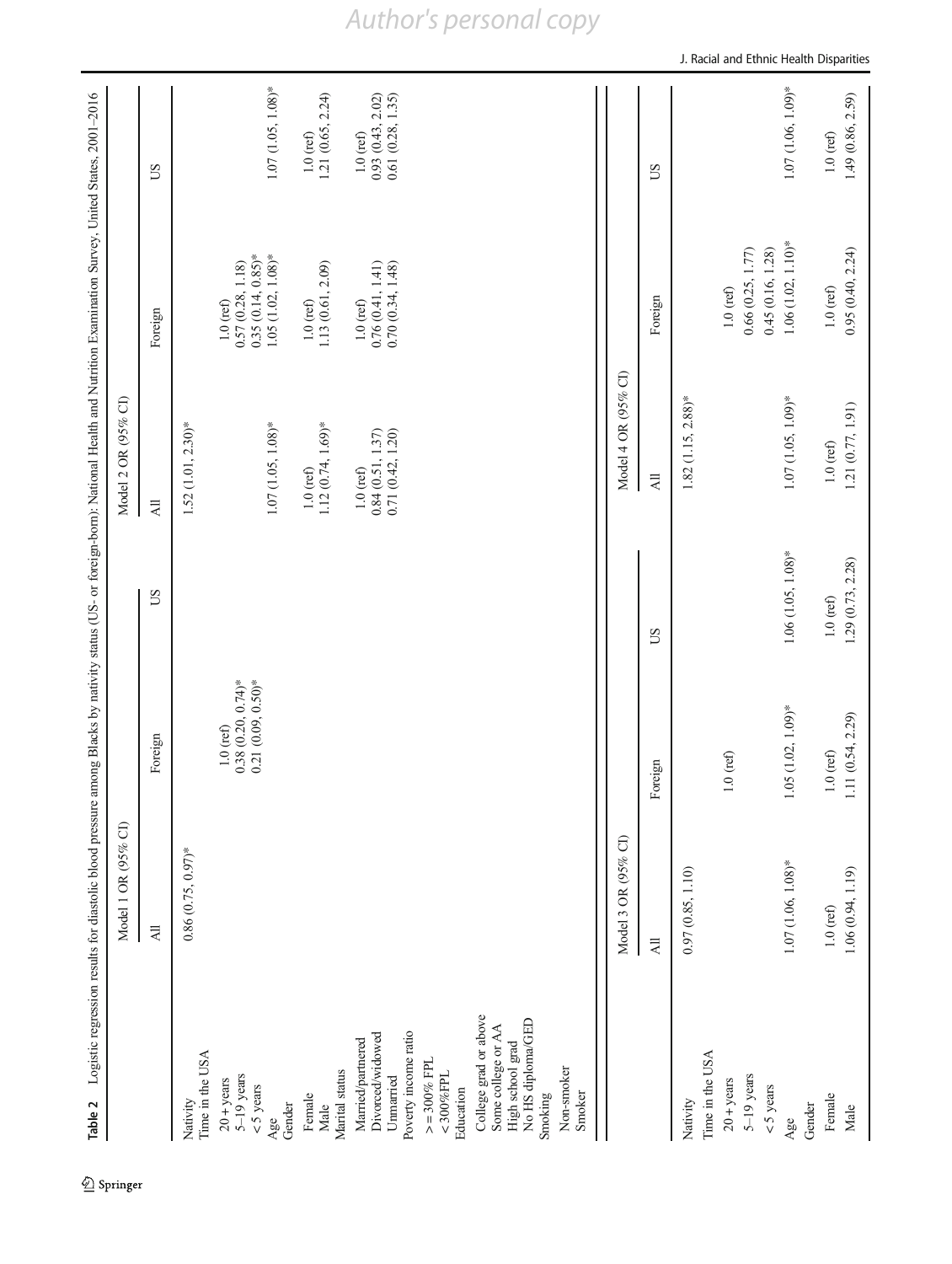| Author's personal copy |  |  |  |  |  |
|------------------------|--|--|--|--|--|
|------------------------|--|--|--|--|--|

|  |  |  |  |  | J. Racial and Ethnic Health Disparities |
|--|--|--|--|--|-----------------------------------------|
|--|--|--|--|--|-----------------------------------------|

| Table 2 (continued)                                          |                      |                   |                   |                   |                    |                   |
|--------------------------------------------------------------|----------------------|-------------------|-------------------|-------------------|--------------------|-------------------|
| Marital status                                               |                      |                   |                   |                   |                    |                   |
| Aarried/partnered                                            | $1.0$ (ref)          | $1.0$ (ref)       | $1.0$ (ref)       | $1.0$ (ref)       | $1.0$ (ref)        | $1.0$ (ref)       |
| bivorced/widowed                                             | 0.94(0.81, 1.10)     | 0.75(0.33, 1.74)  | 1.02 (0.46, 2.26) | 0.86(0.45, 1.65)  | 0.64(0.25, 1.60)   | 1.06(0.41, 2.75)  |
| Jnmarried                                                    | $0.79(0.68, 0.90)$ * | 0.84(0.36, 1.93)  | 0.69(0.31, 1.55)  | 0.81(0.43, 1.53)  | 0.81(0.30, 2.20)   | 0.69(0.29, 1.67)  |
| overty income ratio                                          |                      |                   |                   |                   |                    |                   |
| $>= 300\%$ FPL                                               | $1.0$ (ref)          | $1.0$ (ref)       | $1.0$ (ref)       | $1.0$ (ref)       | $1.0$ (ref)        | $1.0$ (ref)       |
| $<$ 300%FPL                                                  | .04(0.89, 1.21)      | 0.61(0.25, 1.51)  | 0.74(0.36, 1.49)  | 0.66(0.38, 1.14)  | 0.55(0.19, 1.62)   | 0.78(0.41, 1.49)  |
| Education                                                    |                      |                   |                   |                   |                    |                   |
| College grad or above                                        | $1.0$ (ref)          | $1.0$ (ref)       | $1.0$ (ref)       | $1.0$ (ref)       | $1.0$ (ref)        | $1.0$ (ref)       |
| Some college or AA                                           | .15(0.94, 1.40)      | 0.90(0.37, 2.19)  | 1.21(0.53, 2.74)  | 1.04(0.58, 1.88)  | 0.85(0.35, 2.03)   | 1.27(0.54, 3.01)  |
| High school grad                                             | .19(0.99, 1.44)      | 1.64(0.71, 3.77)  | 0.72 (0.35, 1.48) | 0.78(0.45, 1.35)  | 1.11(0.51, 2.41)   | 0.62(0.33, 1.17)  |
| No HS diploma/GED                                            | 1.12(0.90, 1.40)     | 1.22 (0.54, 2.76) | 1.52 (0.66, 3.46) | 1.25(0.64, 2.42)  | 1.09(0.39, 3.05)   | 1.31 (0.53, 3.23) |
| Smoking                                                      |                      |                   |                   |                   |                    |                   |
| Non-smoker                                                   |                      |                   |                   | $1.0$ (ref)       | $1.0$ (ref)        | $1.0$ (ref)       |
| Smoker                                                       |                      |                   |                   | 1.55 (0.69, 3.49) | 2.83 (0.70, 11.47) | 1.07(0.65, 3.21)  |
| $OR = odds ratio$ , $CI = confidence interval$ . * $P < .05$ |                      |                   |                   |                   |                    |                   |

value of 2 is 200% of the federal poverty level, and so forth. We coded values of 4 and above as 5 to protect individuals' anonymity. We recoded this variable into 2 categories: between 0.00 and 2.99, and 3.00 and greater to reflect individuals who were at or below \$59,800 and those who were at or above \$59,801. Marital status was coded into a 3-level categorical variable  $(1 =$  never married;  $2 =$  married or living with a partner;  $3 =$  widowed, divorced, or separated). Smoking status was defined using questions asking about the average number of cigarettes smoked per day in the past 30 days. Current nonsmokers were defined as those who had never smoked at least 100 cigarettes in their lifetime and did not smoke at the time of the interview. We designated individuals who smoked at least 100 cigarettes in their lifetime and currently smoked as current smokers  $(1 =$ smoker;  $0 =$ nonsmoker).

### Data Analysis

First, we compared the distribution of each biomarker between foreign- and the US-born Blacks utilizing  $t$  tests for continuous variables and Rao-Scott modified chi-square tests to account for the complex survey design for categorical variables. We then fit multivariable-adjusted logistic regression models to assess the association between nativity and each cardiovascular biomarker, adding covariates in a step-wise fashion across four models: Model 1, unadjusted; Model 2, adjusted for time in the USA (foreign-born only), age, gender, and marital status; Model 3, added PIR and education; and Model 4, fully adjusted (added smoking status). Because there are few variables that could affect nativity, and thus act as true confounders, adding potential mediating variables, such as PIR, education, and smoking, in a step-wise fashioned, allowed use to evaluate changes in effect sizes with the addition of each variable. We tested models for the full sample as well as separate models for foreign- and the US-born Blacks to examine associations between sociodemographic variables and cardiovascular biomarkers in each population of interest.

### Results

Table [1](#page-4-0) shows the stratified descriptive statistics for the sociodemographic variables and dependent variables by nativity. Both foreign- and the US-born had the same mean age of 44 years and had similar profiles with regard to the proportion of smokers and non-smokers. Compared with the USborn, a larger proportion of the foreign-born were male (54% vs 50%), unmarried (37% vs  $31\%$ ), and had a college degree or above (18% vs 14%). A larger proportion of the USborn were female (50% vs 46%). There were no statistically significant differences in mean SBP, or 60-s pulse; however,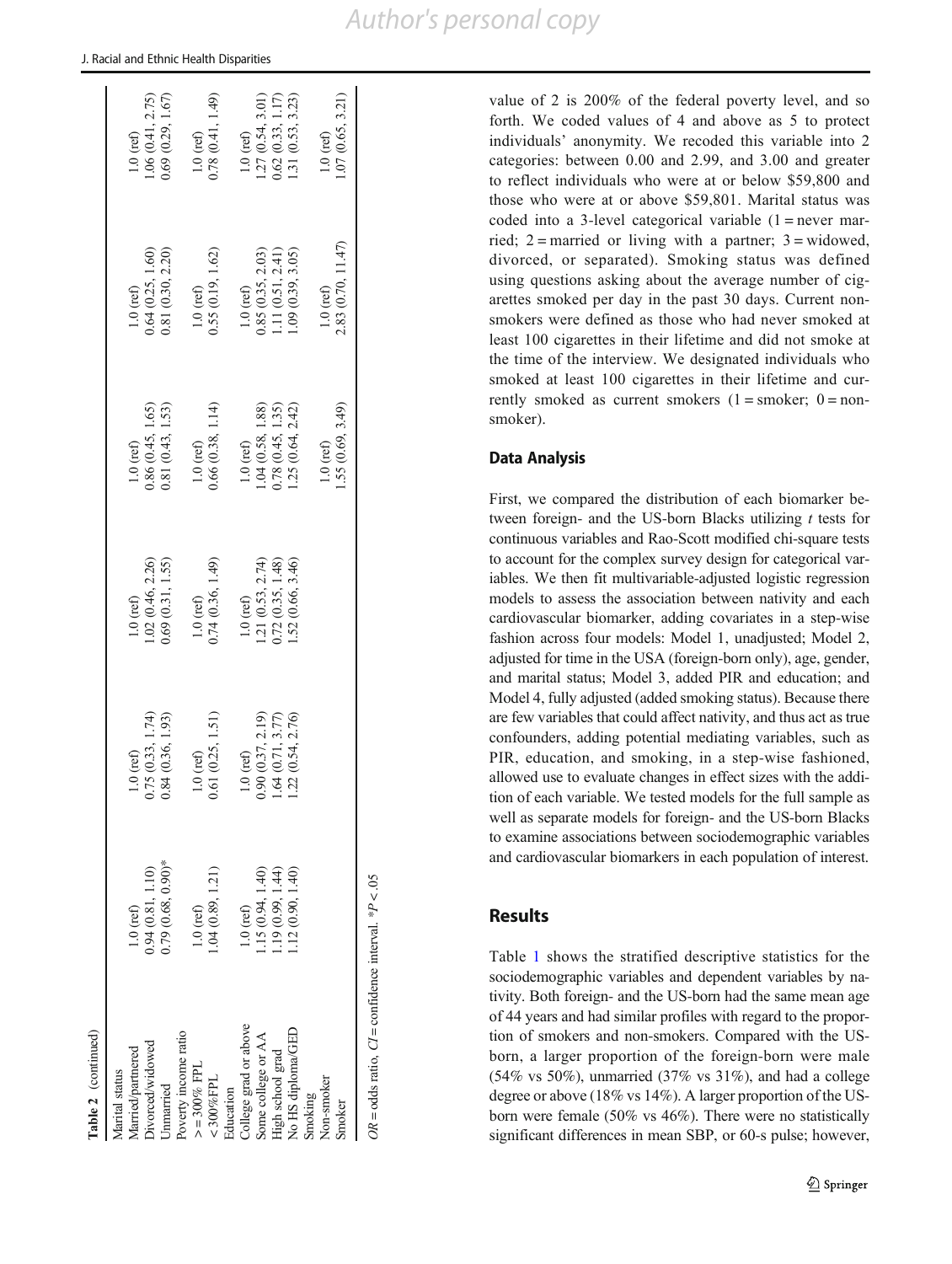<span id="page-7-0"></span>

|                                                                                                 | Model 1 OR (95% CI)      |                                                                                              |                      | Model 2 OR (95% CI)                                   |                                                                                                |                                                     |
|-------------------------------------------------------------------------------------------------|--------------------------|----------------------------------------------------------------------------------------------|----------------------|-------------------------------------------------------|------------------------------------------------------------------------------------------------|-----------------------------------------------------|
|                                                                                                 | $\overline{AB}$          | Foreign                                                                                      | SU                   | $\overline{AB}$                                       | Foreign                                                                                        | SU                                                  |
| Time in the USA<br>Nativity                                                                     | 1.63 (0.99, 2.67)        |                                                                                              |                      | 1.52(0.91, 2.54)                                      |                                                                                                |                                                     |
| $5-19$ years<br>$20 + y exists$<br>$<$ 5 years<br>Gender<br>Age                                 |                          | $\begin{array}{c} 0.96 \ (0.51, \ 1.79) \\ 1.19 \ (0.51, \ 2.77) \end{array}$<br>$1.0$ (ref) |                      | 0.99(0.98, 1.01)                                      | 0.98(0.96, 1.00)<br>0.76(0.38, 1.53)<br>1.02(0.40, 2.61)<br>$1.0$ (ref)                        | 0.99(0.98, 1.02)                                    |
| Marital status<br>Female<br>Male                                                                |                          |                                                                                              |                      | $0.44(0.30, 0.65)$ *<br>$1.0$ (ref)                   | $0.32(0.17, 0.60)$ *<br>$1.0$ (ref)                                                            | $0.59(0.37, 0.93)$ *<br>$1.0$ (ref)                 |
| Poverty income ratio<br>Divorced/widowed<br>Married/partnered<br>Unnarried                      |                          |                                                                                              |                      | 1.01 (0.57, 1.79)<br>1.46 (0.80, 2.65)<br>$1.0$ (ref) | $\begin{array}{c} 0.98 \ (0.47, \, 2.02) \\ 1.59 \ (0.76, \, 3.32) \end{array}$<br>$1.0$ (ref) | 1.09(0.45, 2.66)<br>1.29(0.49, 3.43)<br>$1.0$ (ref) |
| $> = 300\%$ FPL<br>$<300\%$ FPL<br>Education                                                    |                          |                                                                                              |                      |                                                       |                                                                                                |                                                     |
| College grad or above<br>No HS diploma/GED<br>Some college or AA<br>High school grad<br>Smoking |                          |                                                                                              |                      |                                                       |                                                                                                |                                                     |
| Non-smoker<br>Smoker                                                                            |                          |                                                                                              |                      |                                                       |                                                                                                |                                                     |
|                                                                                                 | Model 3 OR (95% CI)      |                                                                                              |                      | Model 4 OR (95% CI)                                   |                                                                                                |                                                     |
|                                                                                                 | $\overline{\mathrm{Al}}$ | Foreign                                                                                      | SU                   | $\overline{\mathsf{A}}\mathsf{I}$                     | Foreign                                                                                        | SU                                                  |
| Time in the USA<br>Nativity                                                                     | 1.49 (0.88, 2.53)        |                                                                                              |                      | $1.78$ $(1.02, 3.10)$ **                              |                                                                                                |                                                     |
| $20 + \text{years}$                                                                             |                          | (ref)<br>1.0                                                                                 |                      |                                                       | $1.0$ (ref)                                                                                    |                                                     |
| $5-19$ years                                                                                    |                          | (0.33, 1.82)<br>0.77                                                                         |                      |                                                       | 0.81(0.33, 1.99)                                                                               |                                                     |
| $<$ 5 years                                                                                     |                          | (0.29, 1.77)<br>$0.71\,$                                                                     |                      |                                                       | 0.95(0.39, 2.32)                                                                               |                                                     |
| Age                                                                                             | 0.99(0.98, 1.02)         | (0.96, 1.01)<br>0.98                                                                         | 0.99(0.98, 1.02)     | 0.99(0.97, 1.01)                                      | 0.98(0.95, 1.01)                                                                               | 0.99(0.96, 1.02)                                    |
| Gender                                                                                          |                          |                                                                                              |                      |                                                       |                                                                                                |                                                     |
| Female                                                                                          | $1.0$ (ref)              | (ref)<br>$\ddot{=}$                                                                          | $1.0$ (ref)          | $1.0$ (ref)                                           | $1.0$ (ref)                                                                                    | $1.0$ (ref)                                         |
| Male                                                                                            | 0.44(0.30, 0.64)         | $(0.20, 0.70)$ *<br>0.37                                                                     | $0.49(0.31, 0.79)$ * | $0.42(0.27, 0.66)$ *                                  | 1.95 (0.85, 4.50)                                                                              | $0.36(0.19, 0.70)$ *                                |

### $\underline{\textcircled{\tiny 2}}$  Springer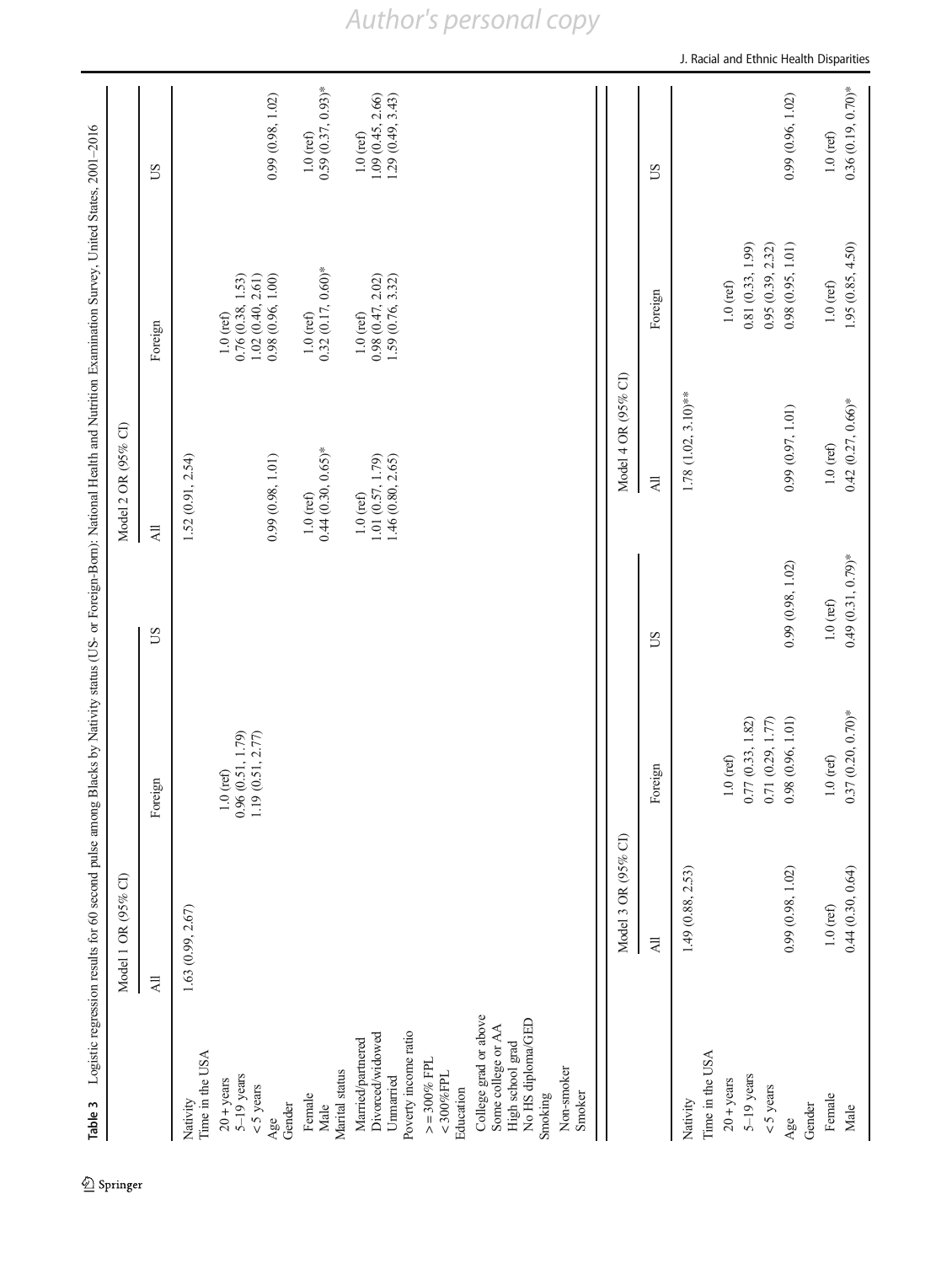| Table 3 (continued)                                        |                   |                   |                   |                  |                   |                   |
|------------------------------------------------------------|-------------------|-------------------|-------------------|------------------|-------------------|-------------------|
| Marital status                                             |                   |                   |                   |                  |                   |                   |
| Married/partnered                                          | $1.0$ (ref)       | $1.0$ (ref)       | $1.0$ (ref)       | $1.0$ (ref)      | $1.0$ (ref)       | $1.0$ (ref)       |
| Divorced/widowed                                           | 1.02(0.58, 1.81)  | 1.05(0.52, 2.11)  | 0.98(0.39, 2.47)  | .23(0.66, 2.32)  | 1.22 (0.56, 2.67) | 1.20(0.42, 3.42)  |
| Jnmarried                                                  | 1.77(0.93, 3.40)  | 2.20 (0.97, 5.02) | 1.34(0.50, 3.62)  | .87(0.94, 3.71)  | 2.20(0.91, 5.32)  | 1.48(0.52, 4.22)  |
| Poverty income ratio                                       |                   |                   |                   |                  |                   |                   |
| $> = 300\%$ FPL                                            | $1.0$ (ref)       | $1.0$ (ref)       | $1.0$ (ref)       | $1.0$ (ref)      | $1.0$ (ref)       | $1.0$ (ref)       |
| $<$ 300%FPL                                                | 1.28(0.75, 2.17)  | 2.04 (0.89, 4.75) | 0.91 (0.47, 1.77) | 1.08(0.59, 1.95) | 1.95 (0.85, 4.50) | 0.61(0.27, 1.41)  |
| Education                                                  |                   |                   |                   |                  |                   |                   |
| College grad or above                                      | $1.0$ (ref)       | $1.0$ (ref)       | $1.0$ (ref)       | $1.0$ (ref)      | $1.0$ (ref)       | $1.0$ (ref)       |
| Some college or AA                                         | 1.28(0.68, 2.43)  | 0.90(0.38, 2.16)  | 1.62(0.65, 4.08)  | 1.29(0.67, 2.49) | 0.82(0.33, 2.02)  | 1.92(0.74, 4.99)  |
| High school grad                                           | 1.68 (0.74, 3.79) | 1.35(0.44, 4.08)  | 1.90(0.57, 6.33)  | 1.40(0.62, 3.16) | 1.13 (0.45, 2.85) | 1.32(0.37, 4.76)  |
| No HS diploma/GED                                          | 1.03(0.46, 2.31)  | 0.58(0.16, 2.14)  | 1.75 (0.66, 4.64) | 1.02(0.43, 2.46) | 0.53(0.14, 1.99)  | 2.07 (0.61, 7.01) |
| Smoking                                                    |                   |                   |                   |                  |                   |                   |
| Non-smoker                                                 |                   |                   |                   | $1.0$ (ref)      | $1.0$ (ref)       | $1.0$ (ref)       |
| Smoker                                                     |                   |                   |                   | 0.49(0.16, 1.54) | 0.54(0.10, 2.96)  | 0.34(0.09, 1.34)  |
| $OR = odds$ ratio, $CI = confidence$ interval. * $P < .05$ |                   |                   |                   |                  |                   |                   |

the US-born had a statistically significantly higher mean DBP compared with the foreign-born.

### Full Sample

Tables [2,](#page-5-0) [3](#page-7-0), and [4](#page-9-0) show the results of logistic regression for mean SBP, mean DBP, and 60-s pulse. For the full sample, foreign-born Blacks were more likely to have high mean DBP and 60-s pulse compared with the US-born individuals. In the final model, foreign-born Blacks were almost twice as likely to have a high mean DBP compared with the US-born individuals (odds ratio [OR] = 1.82; 95% confidence interval  $|CI| = 1.15, 2.88$ . Foreign-born Blacks were more likely to have a high mean 60-s pulse,  $OR = 1.78$ ;  $95\% CI = 1.02$ . 3.10).

Of note, among the sociodemographic variables, compared with younger individuals, older individuals were more likely to have high DBP (OR =  $1.07$ ; 95% CI =  $1.05$ , 1.09) and high mean SBP (OR = 1.10; 95% CI = 1.08. 1.13). Men were 58% less likely to have a risk of high 60-s pulse compared with women (OR =  $0.42$ ; 95% CI = 0.27, 0.66).

### The US-Born

Older individuals were more likely to have high mean SBP and DBP compared with younger individuals  $(OR = 1.11)$ ; 95% CI = 1.07, 1.14), (OR = 1.07; 95% CI = 1.06, 1.09) respectively. Men were less than half as likely to have a high 60 s pulse compared with women (OR =  $0.576$ ;  $95\%$  CI =  $0.496$ , 0.670). There were no other significant effects observed between sociodemographic variables or any outcome for the USborn Blacks.

### Foreign-Born

Foreign-born Blacks living in the USA for less than 5 years were 62% less likely to have high SBP compared with those in the USA for 20 years or more (OR =  $0.38$ ; 95% CI =  $0.18$ , 0.80). However, this effect did not remain significant when the other sociodemographic variables were added to the model. An effect for age was observed in the final mean SBP and mean DBP models when all variables were added to the model, such that older individuals were more likely to have high mean SBP and DBP compared with younger individuals  $(OR = 1.11; CI = 1.07, 1.15; OR = 1.06; CI = 1.02, 1.10).$ Foreign-born men were less likely to have a high 60-s pulse compared with women  $(OR = 0.37; CI = 0.20, 0.70)$ . There were no other significant effects observed.

### **Discussion**

This study aimed to examine nativity-based differences in the cardiovascular biomarkers mean SBP, mean DBP, and 60-s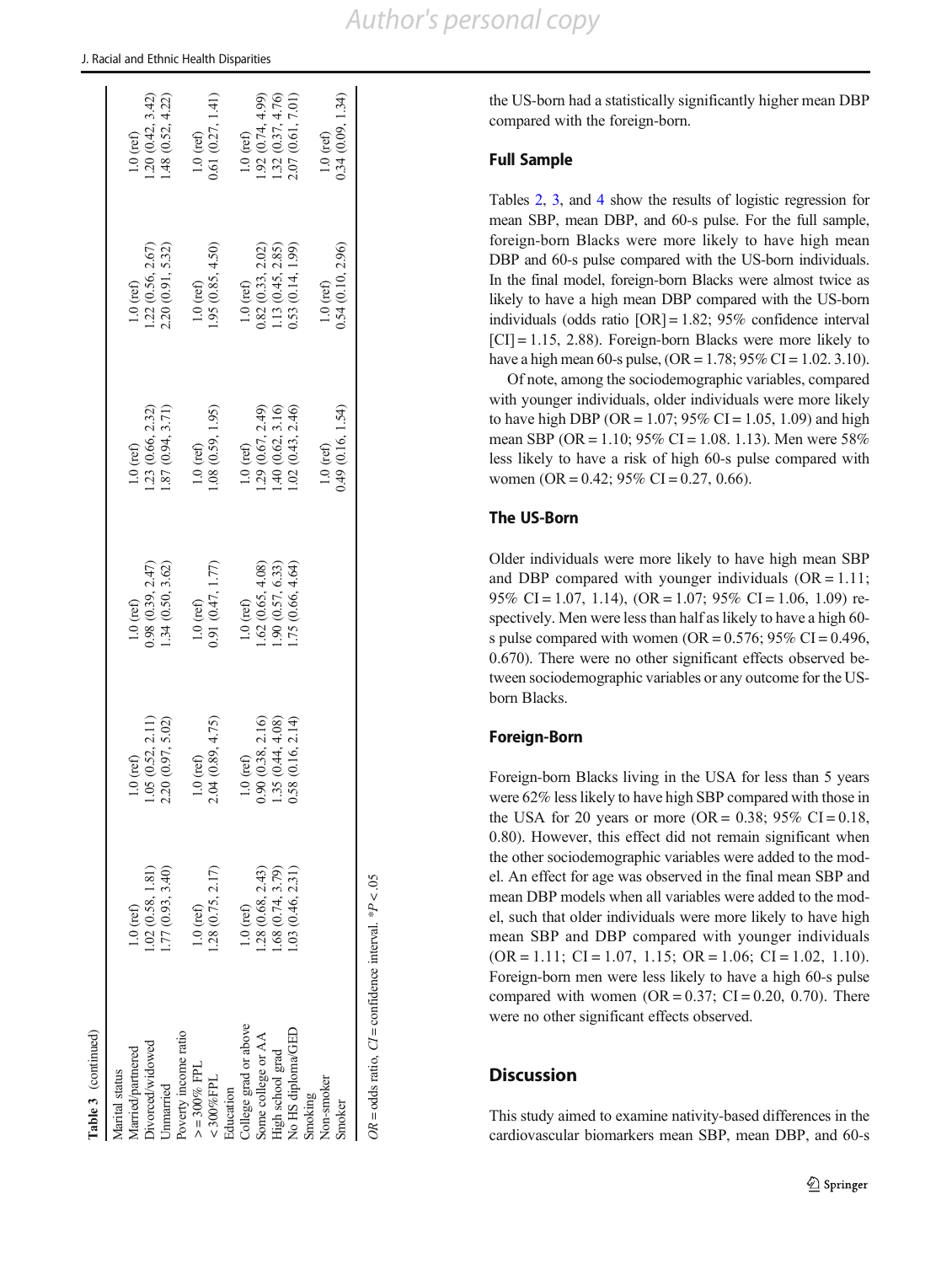<span id="page-9-0"></span>

| Table 4                                                                                                                                                                                                                                                                                                                                                                         |                                                        |                                                                                              |                                  |                                                                                                                | Logistic regression results for systolic blood pressure among Blacks by nativity status (US- or foreign-born): National Health and Nutrition Examination Survey, United States, 2001-2016 |                                                                                                                 |
|---------------------------------------------------------------------------------------------------------------------------------------------------------------------------------------------------------------------------------------------------------------------------------------------------------------------------------------------------------------------------------|--------------------------------------------------------|----------------------------------------------------------------------------------------------|----------------------------------|----------------------------------------------------------------------------------------------------------------|-------------------------------------------------------------------------------------------------------------------------------------------------------------------------------------------|-----------------------------------------------------------------------------------------------------------------|
| Nativity                                                                                                                                                                                                                                                                                                                                                                        | Model 1 OR (95% CI)                                    |                                                                                              |                                  | Model 2 OR (95% CI)                                                                                            |                                                                                                                                                                                           |                                                                                                                 |
|                                                                                                                                                                                                                                                                                                                                                                                 | 0.89(0.61, 1.30)<br>$\overline{\mathsf{A}}$ ll         | Foreign                                                                                      | $\overline{AB}$<br>SU            | 1.29(0.83, 2.00)                                                                                               | Foreign                                                                                                                                                                                   | SU                                                                                                              |
| College grad or above<br>No HS diploma/GED<br>Some college or AA<br>Poverty income ratio<br>Divorced/widowed<br>Married/partnered<br>High school grad<br>Time in the USA<br>$> = 300\%$ FPL<br>Non-smoker<br>Marital status<br>$<300\%$ FPL<br>Unmarried<br>$5-19$ years<br>$20 + y exists$<br>$<$ 5 years<br>Education<br>Smoker<br>Smoking<br>Female<br>Gender<br>Male<br>Age |                                                        | $\begin{array}{c} 0.41\ (0.21,\ 0.81)^* \\ 0.38\ (0.18,\ 0.80)^* \end{array}$<br>$1.0$ (ref) |                                  | $1.10(1.08, 1.12)*$<br>1.08 (0.71, 1.65)<br>0.80(0.46, 1.39)<br>0.99(0.50, 1.96)<br>$1.0$ (ref)<br>$1.0$ (ref) | $1.10(1.06, 1.13)$ *<br>0.80(0.43, 1.51)<br>0.80(0.35, 1.81)<br>1.10(0.49, 2.47)<br>0.70(0.30, 1.64)<br>0.87(0.43, 1.77)<br>$1.0$ (ref)<br>$1.0$ (ref)<br>$1.0$ (ref)                     | $1.10(1.08, 1.13)*$<br>1.42 (0.82, 2.47)<br>0.78(0.36, 1.69)<br>1.41 (0.51, 3.86)<br>$1.0$ (ref)<br>$1.0$ (ref) |
| Nativity                                                                                                                                                                                                                                                                                                                                                                        | Model 3 OR (95% CI)                                    |                                                                                              |                                  | Model 4 OR (95% CI)                                                                                            |                                                                                                                                                                                           |                                                                                                                 |
|                                                                                                                                                                                                                                                                                                                                                                                 | 1.31 (0.83, 2.06)<br>$\overline{\mathsf{A}}\mathsf{I}$ | Foreign                                                                                      | SU                               | 1.41 (0.86, 2.31)<br>$\overline{\mathrm{Al}}$                                                                  | Foreign                                                                                                                                                                                   | SU                                                                                                              |
| Time in the USA<br>5-19 years<br>$20 + \text{years}$<br>$<$ 5 years<br>Gender<br>Age                                                                                                                                                                                                                                                                                            | $1.10(1.08, 1.12)$ *                                   | $1.11(1.06, 1.15)$ *<br>1.10(0.49, 2.48)<br>1.21(0.45, 3.30)<br>$1.0$ (ref)                  | $1.10(1.09, 1.10)$ *             | $1.10(1.08.1.13)$ *                                                                                            | $1.11(1.07, 1.15)*$<br>1.38 (0.55, 3.45)<br>1.66 (0.55, 5.08)<br>$1.0$ (ref)                                                                                                              | 1.11 (1.07, 1.14)*                                                                                              |
| Female<br>Male                                                                                                                                                                                                                                                                                                                                                                  | 1.31 (0.83, 2.05)<br>$1.0$ (ref)                       | 0.99(0.47, 2.10)<br>$1.0$ (ref)                                                              | 0.91 (0.76, 1.08)<br>$1.0$ (ref) | 1.23(0.74, 2.04)<br>$1.0$ (ref)                                                                                | 0.75(0.33, 1.70)<br>$1.0$ (ref)                                                                                                                                                           | 1.60 (0.86, 2.95)<br>$1.0$ (ref)                                                                                |

### $\underline{\textcircled{\tiny 2}}$  Springer

J. Racial and Ethnic Health Disparities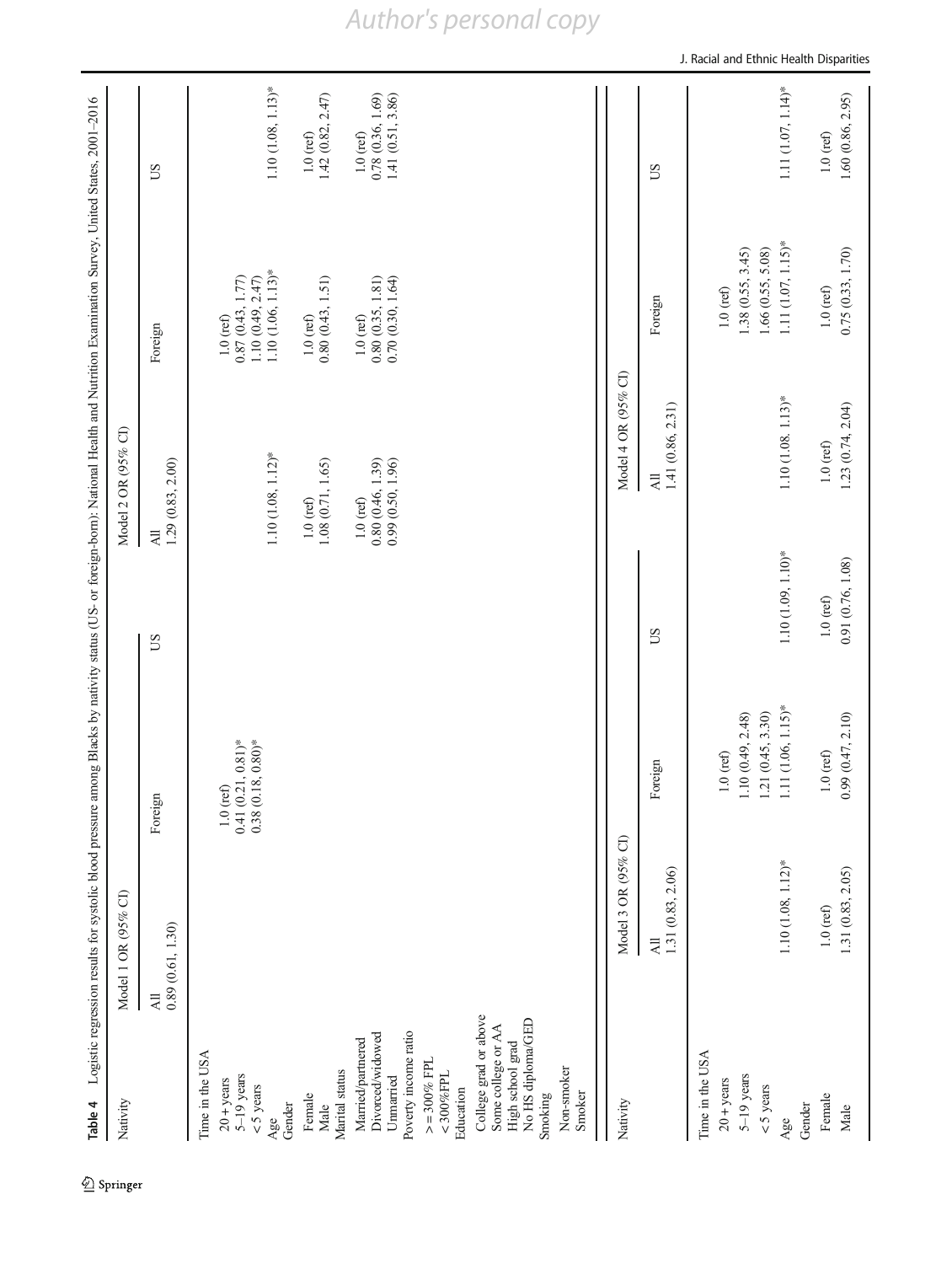| Table 4 (continued)                                        |                   |                  |                       |                  |                   |                   |
|------------------------------------------------------------|-------------------|------------------|-----------------------|------------------|-------------------|-------------------|
| Marital status                                             |                   |                  |                       |                  |                   |                   |
| Married/partnered                                          | $1.0$ (ref)       | $1.0$ (ref)      | $1.0$ (ref)           | $1.0$ (ref)      | $1.0$ (ref)       | $1.0$ (ref)       |
| bivorced/widowed                                           | 0.89(0.48, 1.66)  | 86 (0.32, 2.33)  | 1.08(0.88, 1.31)      | 0.87(0.43, 1.77) | 0.77 (0.24, 2.48) | 0.82(0.32, 2.09)  |
| Jnmarried                                                  | 1.22(0.61, 2.42)  | 0.92(0.38, 2.22) | $0.88\ (0.70,\ 1.10)$ | .16(0.55, 2.44)  | 0.95(0.36, 2.48)  | 1.55(0.50, 4.77)  |
| Poverty income ratio                                       |                   |                  |                       |                  |                   |                   |
| $>= 300\%$ FPL                                             | $1.0$ (ref)       | $1.0$ (ref)      | $1.0$ (ref)           | $1.0$ (ref)      | $1.0$ (ref)       | $1.0$ (ref)       |
| $<$ 300%FPL                                                | 0.72(0.39, 1.32)  | .60 (0.25, 1.42) | 1.19(0.99, 1.44)      | 0.71(0.37, 1.36) | 0.51(0.21, 1.22)  | 0.83 (0.32, 2.16) |
| Education                                                  |                   |                  |                       |                  |                   |                   |
| College grad or above                                      | $1.0$ (ref)       | $1.0$ (ref)      | $1.0$ (ref)           | $1.0$ (ref)      | $1.0$ (ref)       | $1.0$ (ref)       |
| Some college or AA                                         | 1.70(0.86, 3.38)  | .78(0.70, 4.52)  | 1.14(0.88, 1.48)      | 1.67(0.83, 3.33) | 1.57 (0.56, 4.40) | 1.66 (0.60, 4.57) |
| High school grad                                           | 1.53 (0.73, 3.23) | .80(0.58, 5.67)  | .20(0.92, 1.56)       | .07(0.52, 2.21)  | 0.90(0.24, 3.37)  | 1.12(0.46, 2.75)  |
| No HS diploma/GED                                          | 1.31 (0.68, 2.52) | .02(0.39, 2.65)  | .10(0.83, 1.45)       | .16(0.57, 2.38)  | 0.79(0.29, 2.17)  | 1.52(0.59, 3.86)  |
| Smoking                                                    |                   |                  |                       |                  |                   |                   |
| Non-smoker                                                 |                   |                  |                       | $1.0$ (ref)      | $1.0$ (ref)       | $1.0$ (ref)       |
| Smoker                                                     |                   |                  |                       | 1.41(0.86, 2.31) | 2.73 (0.77, 9.70) | 0.92(0.31, 2.75)  |
| $OR = odds$ ratio, $CI = confidence$ interval. * $P < .05$ |                   |                  |                       |                  |                   |                   |

pulse. We also aimed to describe differences in associations between the sociodemographic variables under study and these outcomes among foreign- vs the US-born samples. Our findings suggest that there were no nativity-based differences in mean SBP; however, compared with the US-born, the foreign-born were more likely to have higher risks of mean DBP and 60-s pulse. This finding contradicts past views on the HIE and the foreign-born health advantage but is in line with more recent re-examinations of the HIE, highlighting that Black immigrants have higher rates of hypertension than their US-born counterparts [\[6,](#page-11-0) [19](#page-11-0)–[21\]](#page-12-0). More current views of Black migration points to the notion that Africa and other Blackmajority nations are becoming more urbanized with an increase in processed food consumption and less exercise. As a result, we can speculate that recent cohorts of immigrants may not be arriving in the USA as healthy as previous cohorts.

Due to the high prevalence of hypertension in the USA and globally and its associated morbidities as age increases, hypertension has become the dominant risk factor for cardiovascular disease in older individuals [\[29](#page-12-0)]. We found significant age differences in SBP and DBP and gender differences in 60 s pulse across the full sample and in the separate foreign- and the US-born models. We also consistently observed an increase in the risk of mean SBP and mean DBP with increased age in the full sample and among the foreign- and the US-born in separate models. These findings have been confirmed in other, larger epidemiological studies although there is a need for studies focused on immigrants from African and other Black-majority nations [[24,](#page-12-0) [30](#page-12-0)].

Although time spent in the USA was a predictor of mean SBP among the foreign-born sample, this significant result disappeared in the final model. Due to the cross-sectional nature of the data, we cannot determine how covariates may have changed post-immigration. For example, changes in an individual's income may have mediated the association between time in the USA and SBP, which would attenuate the effect observed in unadjusted models. We found that individuals living in the USA for less than 5 years were less likely to have high SBP compared with those in the USA for 20 years or more. This is consistent with other studies demonstrating that over time, the foreign-born lose any health advantage that they may have possessed upon arrival as they adjust to the sociocultural environment of the USA. Furthermore, studies of other immigrant groups in industrialized societies have shown that each additional year of US residence is associated with increased odds of hypertension [[30](#page-12-0)–[32](#page-12-0)].

### Limitations

This study is not without limitations. First, the study was cross-sectional in nature and therefore limits our ability to make conclusive statements regarding causality. While we cannot rule out pre-existing conditions, because our outcomes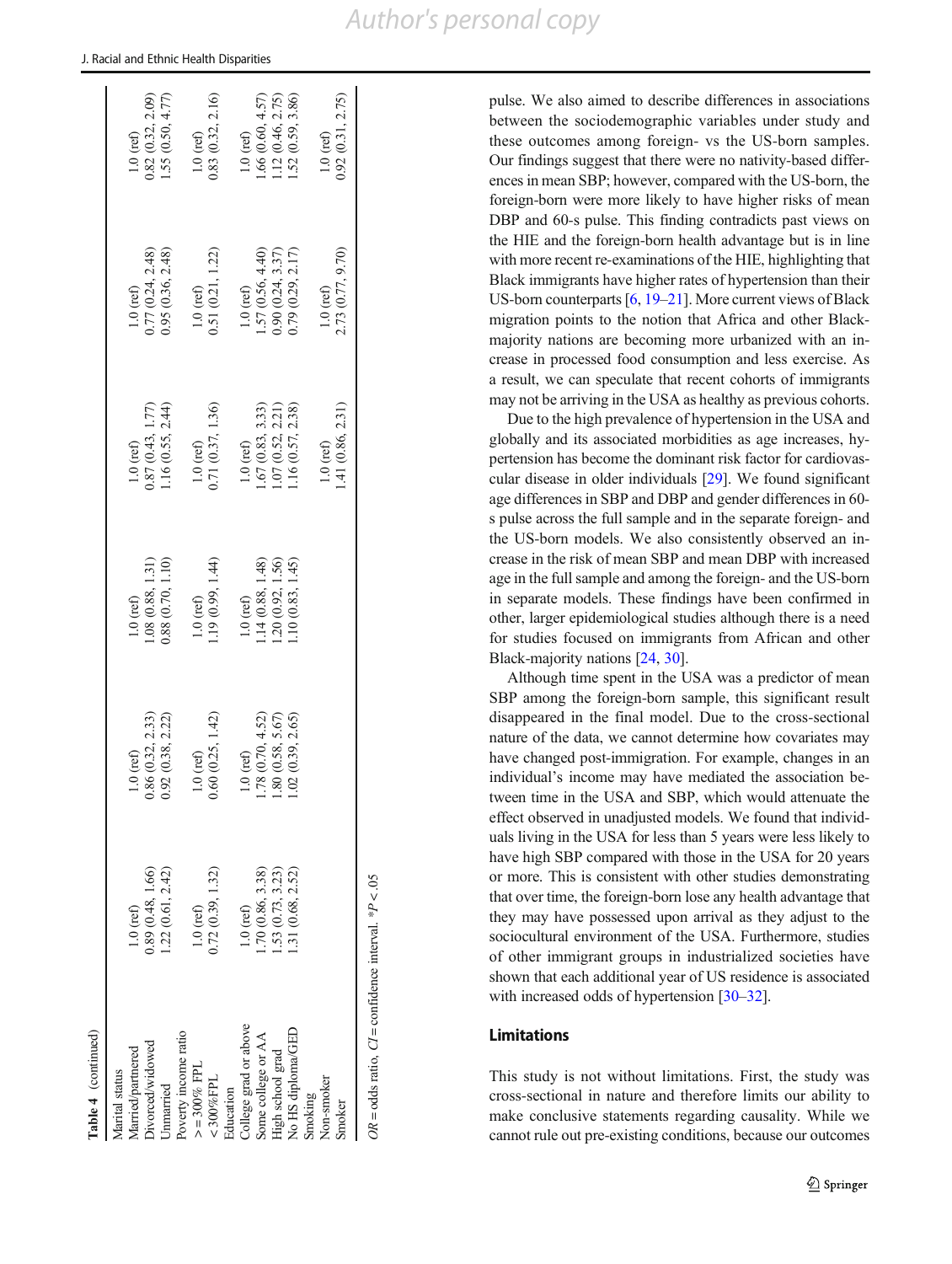<span id="page-11-0"></span>were objective, we can be assured that immigration occurred prior to the collection of cardiovascular outcomes. Second, we were unable to examine birth country specific data which would be useful to further disaggregate the effects of nativity. Although hypertension and cardiovascular disease are a global public health concern, some nations are experiencing higher incidences than others, which may impact our assessment of nativity-based differences in the cardiovascular risk biomarkers. Lastly, our sociodemographic and nativity information was self-reported, which is vulnerable to recall and information bias.

### Public Health Implications

Our results suggest that there is no foreign-born health advantage for any of the separate cardiovascular risk biomarkers evaluated in this study. Moreover, foreign-born Blacks were at higher risk of elevated mean DBP and 60-s pulse than their US-born counterparts. Among both populations, advanced age seems to work similarly and increases the risk of having higher mean SBP and mean DBP. Importantly, our results highlight that there is no nativity-based difference in mean SBP, the more commonly used measure in evaluating and controlling hypertension.

We considered that although hypertension is a useful measure of cardiovascular function, examining the biomarkers separately provides beneficial information about how various sociodemographic variables work among the foreign- and the US-born. Researchers should consider disaggregating hypertension data into its individual components in order to fully capture the mechanisms at play. Future research should continue to examine the HIE in larger Black immigrant populations, as well as the utility of the aggregate hypertension measure as a clinical marker for cardiovascular risk, as opposed to its individual components [\[33](#page-12-0)].

#### Compliance with Ethical Standards

Conflict of Interest The authors declare that they have no conflict of interest.

Ethical Approval This article does not include any studies with human participants or animals performed by any of the authors.

Informed Consent No protocol approval for informed consent was required, as the data are secondary data and publicly available.

### References

- 1. U.S. Census Bureau. American community survey. American FactFinder; 2015.
- 2. Department of Homeland Security (DHS), Office of Immigration Statistics. 2015 yearbook of immigration statistics. Washington, DC: DHS Office of Immigration Statistics; 2016.
- 3. Go AS, Mozaffarian D, Roger VL, Benjamin EJ, Berry JD, Borden WB, et al. Heart disease and stroke statistics–2013 update: a report from the American Heart Association. Circulation. 2013;127(1): e6–e245. <https://doi.org/10.1161/CIR.0b013e31828124ad>.
- 4. Mensah GA, Mokdad AH, Ford ES, Greenlund KJ, Croft JB. State of disparities in cardiovascular health in the United States. Circulation. 2005;111:1233–41.
- 5. Wang X, Poole JC, Treiber FA, Harshfield GA, Hanevold CD, Snieder H. Ethnic and gender differences in ambulatory blood pressure trajectories: results from a 15-year longitudinal study in youth and young adults. Circulation. 2006;114:2780–7.
- 6. Commodore-Mensah Y, Hill M, Allen J, Cooper LA, Blumenthal R, Agyemang C, et al. Sex differences in cardiovascular disease risk of Ghanaian- and Nigerian-born west African immigrants in the United States: the afro-cardiac study. J Am Heart Assoc. 2016. [https://doi.org/10.1161/JAHA.115.002385.](https://doi.org/10.1161/JAHA.115.002385)
- 7. Levitt NS, Steyn K, Dave J, Bradshaw D. Chronic noncommunicable diseases and HIV-AIDS on a collision course: relevance for health care delivery, particularly in low-resource settings—insights from South Africa. Am J Clin Nutr. 2011;94: 1690S–6S.
- 8. Levitt NS. Diabetes in Africa: epidemiology, management and healthcare challenges. Heart. 2008;94:1376–82.
- 9. International Diabetes Federation. IDF Diabetes Atlas, 6th edn. 2013. Available at [www.idf.org/diabetesatlas.](https://doi.org/10.1161/CIR.0b013e31828124ad)
- 10. Moran A, Forouzanfar M, Sampson U, Chugh S, Feigin V, Mensah G. The epidemiology of cardiovascular diseases in sub-Saharan Africa: the global burden of diseases, injuries and risk factors 2010 study. Prog Cardiovasc Dis. 2013;5:234–9.
- 11. Muthuri SK, Oti SO, Lilford RJ, Oyebode O. Salt reduction interventions in sub-Saharan Africa: a systematic review. PLoS One. 2016;11:e0149680.
- 12. Kearney PM, Whelton M, Reynolds K, Muntner P, Whelton PK, He J. Global burden of hypertension: analysis of worldwide data. Lancet. 2005;365:217–23.
- 13. Vidal-Petiot E, Ford I, Greenlaw N, Ferrari R, Fox KM, Tardif JC, et al. Investigators. Cardiovascular event rates and mortality according to achieved systolic and diastolic blood pressure in patients with stable coronary artery disease: an international cohort study. Lancet. 2016;29(388):2142–52.
- 14. van den Hoogen PC, Feskens EJ, Nagelkerke NJ, Menotti A, Nissinen A, Kromhout D. The relation between blood pressure and mortality due to coronary heart disease among men in different parts of the world. Seven Countries Study Research Group. N Engl J Med. 2000. <https://doi.org/10.1056/NEJM200001063420101>.
- 15. Rothwell PM, Howard SC, Dolan E, O'Brien E, Dobson JE, Dahlöf B, et al. Prognostic significance of visit-to-visit variability, maximum systolic blood pressure, and episodic hypertension. Lancet. 2010;375:895–905.
- 16. Franklin SS, Larson MG, Khan SA, Wong ND, Leip EP, Kannel WB, et al. Does the relation of blood pressure to coronary heart disease risk change with aging? The Framingham Heart Study. Circulation. 2001;103(9):1245–9.
- 17. Brown AG, Houser RF, Mattei J, Mozaffarian D, Lichtenstein AH, Folta SC. Hypertension among US-born and foreign-born non-Hispanic blacks: NHANES 2003–2014 data. J Hypertens. 2017;35:2380–7.
- 18. Wilson TW, Hollifield LR, Grim CE. Systolic blood pressure levels in black populations in sub-Sahara Africa, the West Indies, and the United States: a meta-analysis. Hypertension. 1991;18:I87–91.
- 19. Ukegbu UJ, Castillo DC, Knight MG, Ricks M, Miller BV, Onumah BM, et al. Metabolic syndrome does not detect metabolic risk in African men living in the US. Diabetes Care. 2011;34:2297– 9.
- 20. Yu SS, Ramsey NL, Castillo DC, Ricks M, Sumner AE. Triglyceride-based screening tests fail to recognize cardiometabolic